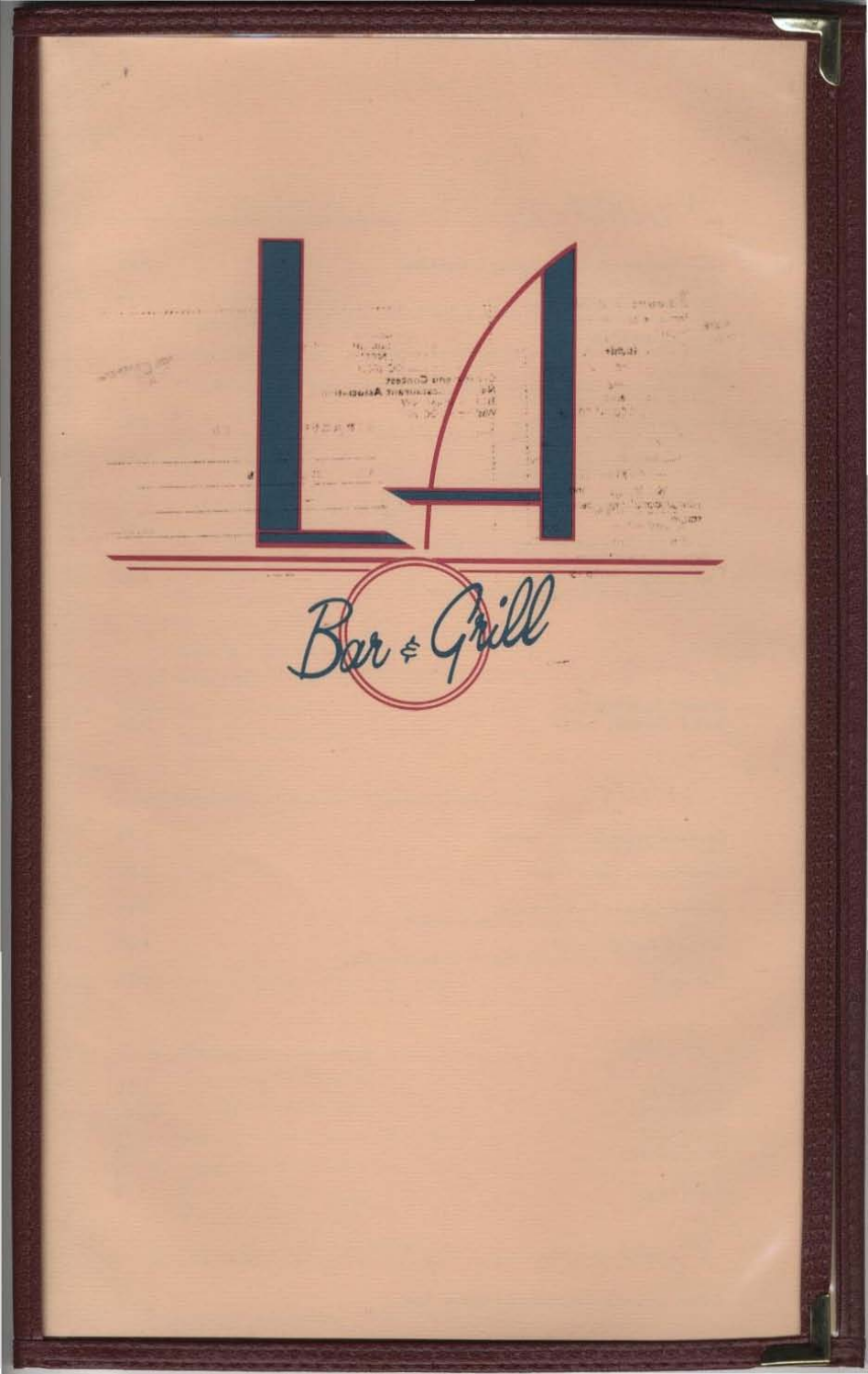Previews.

| Grilled Homemade Duck Sausage & Andouille<br>served with honey-mustard sauce                                                                                            | 3.95 |
|-------------------------------------------------------------------------------------------------------------------------------------------------------------------------|------|
| <b>Fresh Assorted Veggies</b><br>french fried or grilled mushrooms, yellow squash, zucchini, white remoulade sauce                                                      | 3.75 |
| Cajun Buffalo Wings<br>mini chicken drummets fried and coated in L A hot sauce-                                                                                         | 3.95 |
| <b>Quesadillas</b><br>flour tortillas filled with monterey and cheddar cheese, broiled, served with jalapenas,<br>sour cream and guacamale                              | 3.50 |
| <b>Baked Mozzarella on Croutons</b><br>topped with fresh pesto and sweet red pepper vinagrette                                                                          | 4.50 |
| L A Onion Rings<br>thinly sliced and lightly battered rings                                                                                                             | 2.75 |
| Spring Rolls<br>thinly wrapped egg rolls filled with sauted chicken and fresh mushrooms, spicy say sauce                                                                | 2.75 |
| L A Nachos<br>homemode chips individually layered with beans, monterey and cheddar cheese.<br>diced onions, tomatoes, jalapenos, sour cream and guacamole (on request). | 4.95 |
| Salsa & Chips<br>homemode chips served with spicy Mexican salsa                                                                                                         | 1.00 |

oups

Different Soup Everyday Duck & Andouille Gumbo

Salads

| Fresh Mozzarella & Sliced Tomato<br>virgin olive oil bosil dressing                           | 4.75 |
|-----------------------------------------------------------------------------------------------|------|
| <b>Unintimidating Mixed Greens</b><br>your choice of dressing                                 | 2.50 |
| Marinated Grilled Chicken Breast<br>over mixed greens and topped with creole mustard dressing | 5.75 |
| Shrimp & Avocado Salad<br>avocada half filled with baby shrimp, your choice of dressing       | 4.25 |
| <b>Chef Salad</b>                                                                             | 4.75 |

Extras

French Fries **Black Beans Fresh Veggles New Potatoes** Cole Slaw **Onion Rings** 

Werages

Coffee, Tea, Milk, Decaffeinated Coffee, Soda

 $.75$ 

 $1.25$ 

 $1.00$ 

1.00

1.00

 $J5$ 

 $1.75$ 

2.50  $3.50$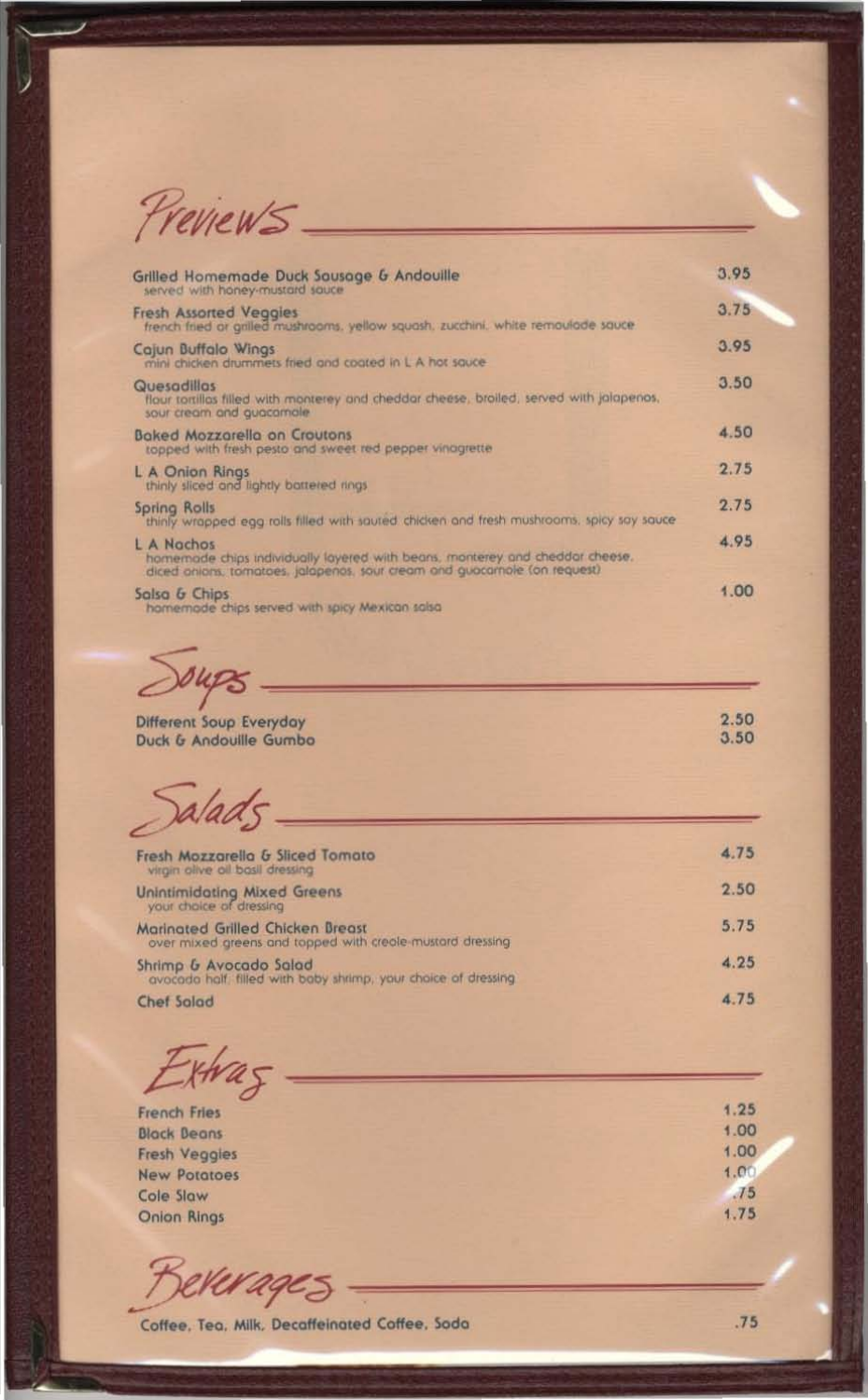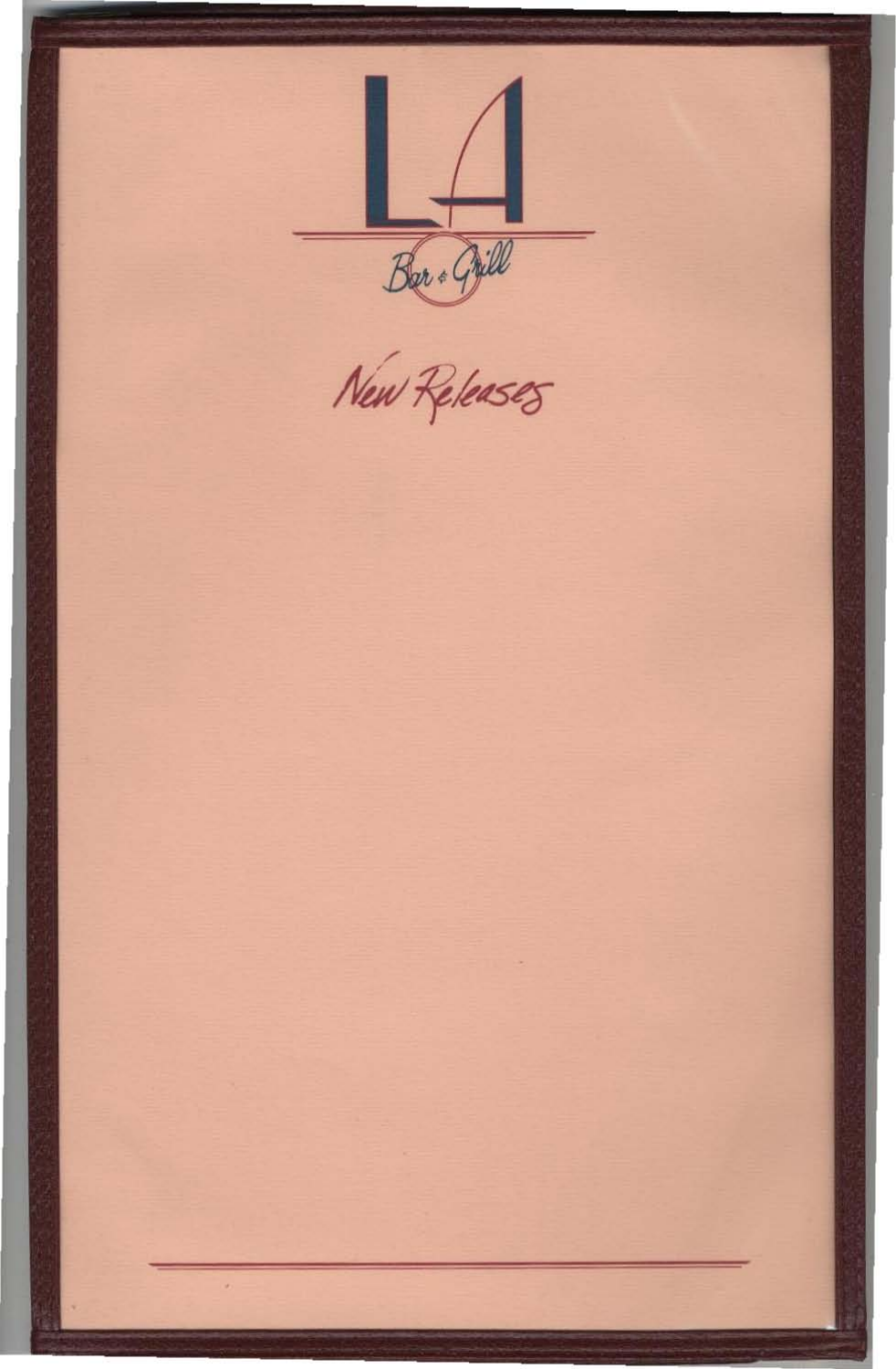Pastas

| L A Fettucini Carbonara<br>tomato and basil pasta topped with saured julienne strips of tasso and<br>grated cheese cream sauce | 5.95 |
|--------------------------------------------------------------------------------------------------------------------------------|------|
| Linguini & Fresh Veggies<br>tassed with herbs and virgin alive oil                                                             | 5.95 |
| Cajun Fettucini<br>strips of andouille sausage, baby shrimp, and crawfish tails, white wine alfredo sauce                      | 6.95 |
| Pasta Marinara<br>a traditional light red sauce                                                                                | 4.95 |
| Linguini Aglio Olio<br>olive oil, tresh basil, crocked red pepper and garlic                                                   | 4.95 |
| <b>Grilled Italian Sausage &amp; Peppers</b><br><b>CUS GUIDS</b>                                                               | 3.75 |

|                                                                                                           | Nam Courses |
|-----------------------------------------------------------------------------------------------------------|-------------|
| Seafood Salad                                                                                             | 8.75        |
| fresh seafood. L A dressing                                                                               |             |
| Grilled Mahi Mahi<br>served with grilled pineapple and herbed butter sauce                                | 9.50        |
| <b>Grilled Maringted Skirt Steak</b><br>thinly sliced and served with tomato salsa                        | 8.75        |
| Grilled Marinated Chicken Breast<br>served with Oriental style veggies                                    | 5.50        |
| Seafood Grille<br>fresh assortment of seafood and fresh veggles grilled                                   | 8.75        |
| <b>Grilled Duck Breast</b><br>boneless breast of duck, served on a bed of braised red cabbage             | 6.75        |
| Grilled Pork Tenderloin<br>served with a confit of fresh burgundied shallots and fresh fruit              | 7.75        |
| <b>Grilled Crabcakes</b><br>served with cumino butter squce                                               | 8.95        |
| Chicken, Steak, or Combo Fajitas<br>served with flour tortillas, sour cream, pico de gallo and guacamole. | 6.95        |
| <b>Grilled Ribeye</b><br>grilled to order                                                                 | 9.75        |
| Fried Shrimp, Oyster Platter, or Combo                                                                    | 8.95        |

Above served with fresh veggles and choice of french fries or new potatoes

| Sandwiches, Burgers, & Logs |  |
|-----------------------------|--|

| Grilled Hamburger or Cheeseburger cheese-extra 45<br>Ib. pure beef burger, grilled MEDIUM RARE, and topped with onions, lettuce and tomatoes | 3.50 |
|----------------------------------------------------------------------------------------------------------------------------------------------|------|
| Grilled L A Dog<br>the works- chill, cheese, onions and peppers                                                                              | 2.75 |
| Cajun Club Sandwich<br>smoked tasso ham, turkey and bacon fully dressed                                                                      | 3.95 |
| Grilled Chicken Sandwich<br>a baneless breast of chicken, with lettuce, onlon and tomato, tangy herbed dressing                              | 4.50 |
| Hot Ham & Swiss                                                                                                                              | 4.50 |
| Hot Roast Beef & Swiss                                                                                                                       | 4.50 |
| <b>Fried Oyster Loaf</b>                                                                                                                     | 4.95 |
| <b>Fried Shrimp Loaf</b>                                                                                                                     | 4.95 |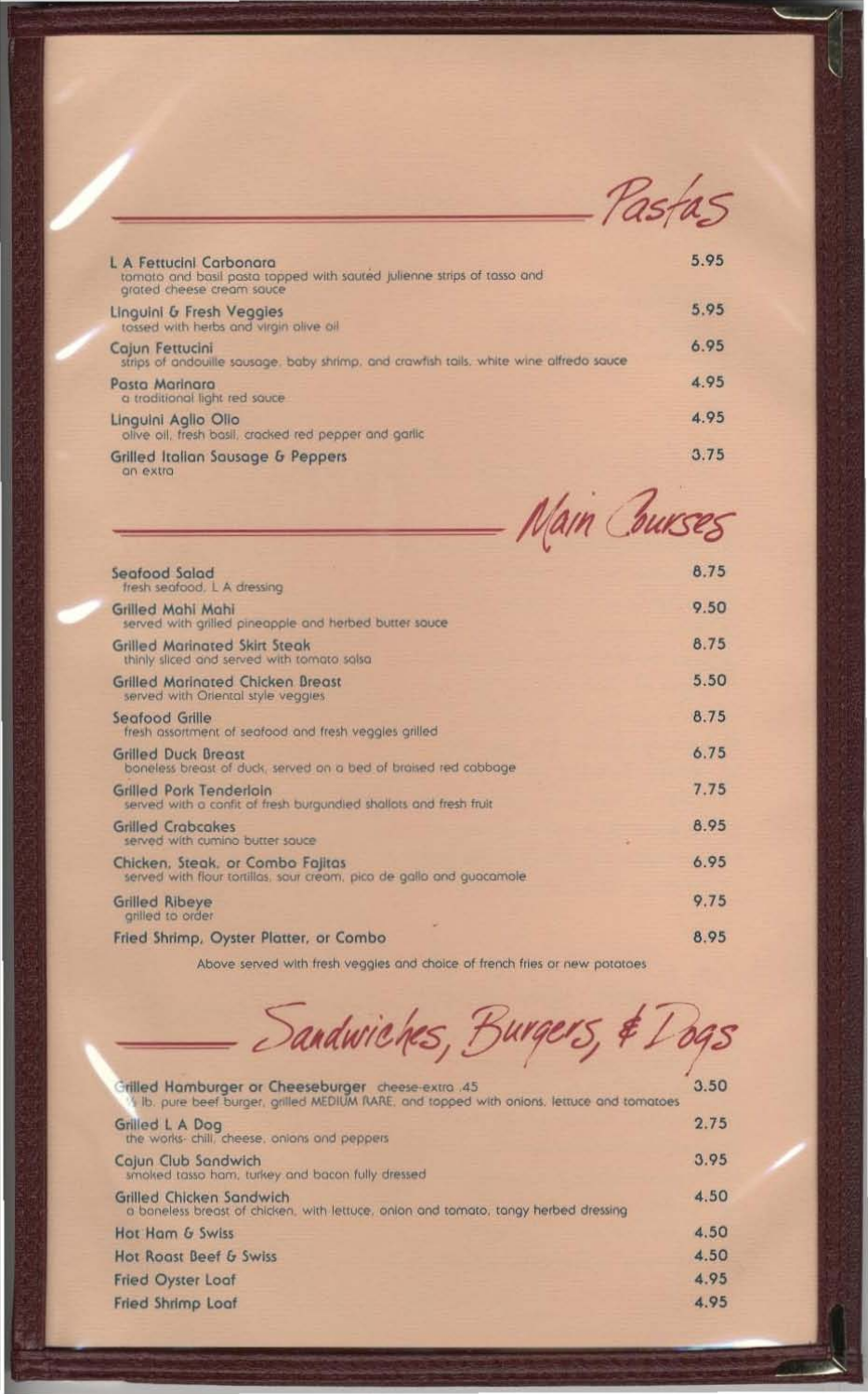Champagnes & Sportling Wines

BIN

| Gloria Ferrer, Brut, Cameros  | 18.75 |
|-------------------------------|-------|
| 2 Domaine Chandon, Brut, Napa | 24.75 |
| 3 Dom Perignon, France        | 75.00 |

California White & Blush Wines

| 5.      | Domaine St. George, Chardonnay, Sonoma, 1985              | 10.50 |
|---------|-----------------------------------------------------------|-------|
| $\circ$ | Christophe, Chardonnay, California, 1986.                 | 13.50 |
| 7       | Raymond, Chardonnay, California, 1986                     | 15.50 |
| 8       | Fetzer, Chardonnay, Sundial, 1986                         | 17.50 |
| 9       | Rutherford Hill, Chardonnay, Napa, 1983.                  | 19.50 |
|         | 10 William Hill, Chardonnay Reserve, Napa, 1985           | 22.50 |
|         | 11 Fetzer, Fume Blanc. Valley Oaks, 1985                  | 13.50 |
|         | 12 Stags Leap, Sauvignon Blanc, Napa, 1985                | 19.50 |
|         | 13 Hacienda, Chenin Blanc, Sonoma                         | 13.50 |
|         | 14 Chateau St. Jean, Johannisberg Riesling, Sonomo, 1986. | 15.75 |
|         | 15 Rutherford Hill, Gewurztraminer, Napa, 1984.           | 13.50 |
|         | 16 Sutter Home, White Zinfandel, Sonoma, 1986             | 12.50 |
|         | 17 Deloach, White Zinfondel, Sanarna, 1986.               | 15.50 |

California Red Wines

| 18 Christophe, Cabernet Sauvignan, 1983                | 12.50 |
|--------------------------------------------------------|-------|
| 19 Hawk's Crest, Cobernet Sauvignon, 1984              | 13.50 |
| 20 Louis Martini, Cabernet Sauvignon, 1984             | 15.50 |
| 21 Raymond, Cabernet Sauvignon, Napa, 1982             | 18.50 |
| 22 Stonegate, Cobernet Sauvignon, Nopa, 1982           | 19.50 |
| 23 Saintsbury, Pinot Noir, Cameros, 1985               | 18.50 |
| 24 Rutherford Hill, Merlot, Napa, 1983                 | 16.50 |
| 25 Sutter Home, Zinfandel, Reserve, Deaver Ranch, 1980 | 16.50 |